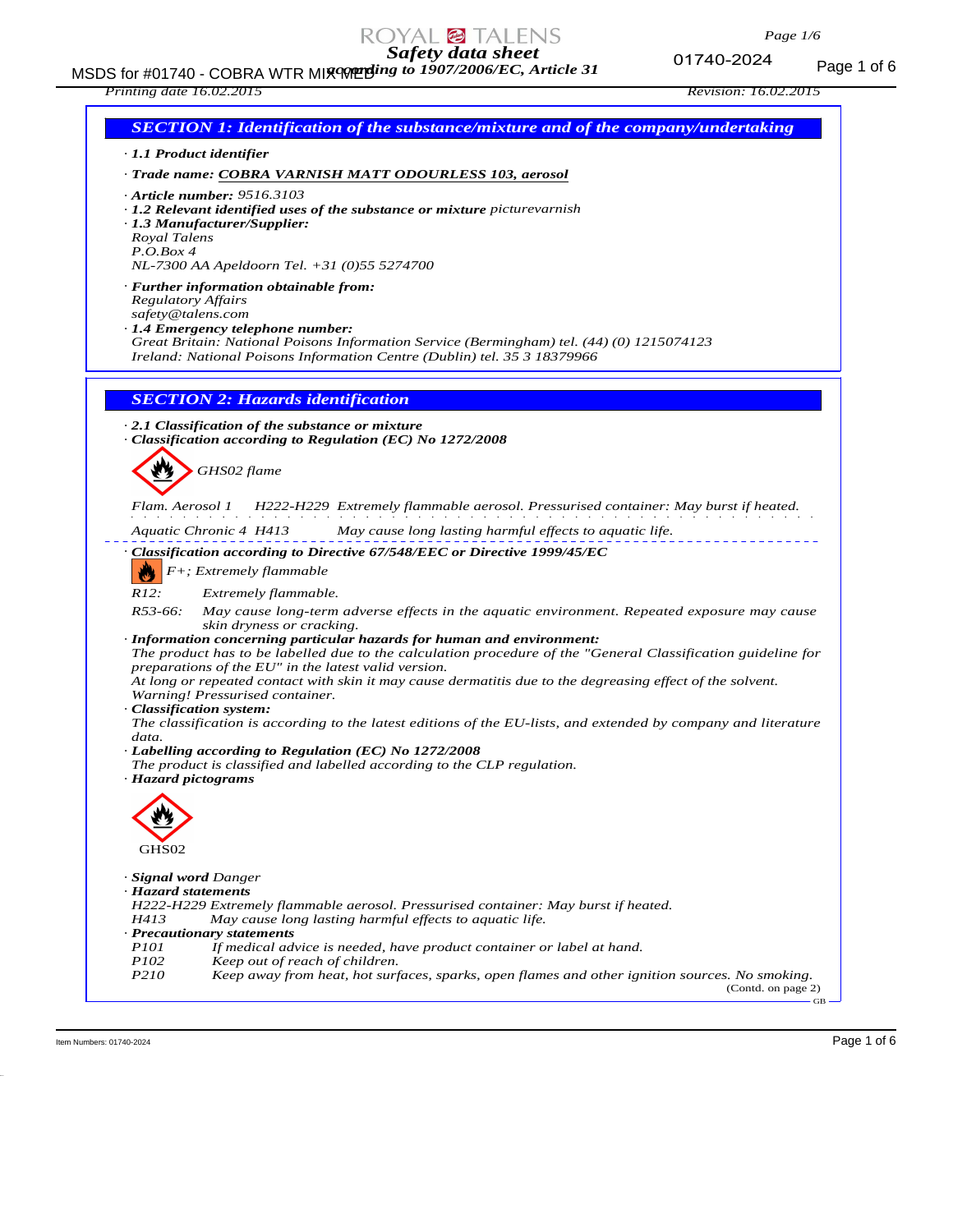# MSDS for #01740 - COBRA WTR MI**x we ding to 1907/2006/EC, Article 31** Page 2 of 6

| Printing date 16.02.2015 |  |
|--------------------------|--|

*Printing date 16.02.2015 Revision: 16.02.2015*

| P251<br>P <sub>260</sub><br>Do not breathe spray.<br><i>P211</i><br>P <sub>271</sub><br><i>P501</i><br>· Additional information:<br>pierce or burn, even after use.<br>smoking.<br>2.3 Other hazards<br>· Results of PBT and vPvB assessment<br>$\cdot$ <b>PBT</b> : Not applicable.<br>$\cdot v$ PvB: Not applicable. | Do not pierce or burn, even after use.<br>Do not spray on an open flame or other ignition source.<br>Use only outdoors or in a well-ventilated area.<br>P410+P412 Protect from sunlight. Do not expose to temperatures exceeding 50 $\degree$ C/122 $\degree$ F.<br>Dispose of contents/container to hazardous waste collection point.<br>EUH066 Repeated exposure may cause skin dryness or cracking.<br>Pressurized container: protect from sunlight and do not expose to temperatures exceeding $50^{\circ}$ C. Do not<br>Do not spray on a naked flame or any incandescent material. Keep away from sources of ignition - No | (Contd. of page 1) |
|------------------------------------------------------------------------------------------------------------------------------------------------------------------------------------------------------------------------------------------------------------------------------------------------------------------------|----------------------------------------------------------------------------------------------------------------------------------------------------------------------------------------------------------------------------------------------------------------------------------------------------------------------------------------------------------------------------------------------------------------------------------------------------------------------------------------------------------------------------------------------------------------------------------------------------------------------------------|--------------------|
| 3.2 Chemical characterisation: Mixtures                                                                                                                                                                                                                                                                                | <b>SECTION 3: Composition/information on ingredients</b><br>· Description: Mixture of substances listed below with nonhazardous additions.                                                                                                                                                                                                                                                                                                                                                                                                                                                                                       |                    |
| · Dangerous components:                                                                                                                                                                                                                                                                                                |                                                                                                                                                                                                                                                                                                                                                                                                                                                                                                                                                                                                                                  |                    |
| $CAS: 64741-65-7$<br>EINECS: 265-067-2<br>Reg.nr.: 01-2119472146-39                                                                                                                                                                                                                                                    | Naphtha (petroleum), heavy alkylate<br>$X$ Xn R65<br>$R\overline{5}3-66$<br>$\otimes$ Flam. Liq. 3, H226; $\otimes$ Asp. Tox. 1, H304; Aquatic Chronic 4,<br>H413                                                                                                                                                                                                                                                                                                                                                                                                                                                                | 25-50%             |
| CAS: 106-97-8<br>EINECS: 203-448-7                                                                                                                                                                                                                                                                                     | butane<br>$F + R12$<br>Reg.nr.: 01-2119474691-32 The Flam. Gas 1, H220; Press. Gas C, H280                                                                                                                                                                                                                                                                                                                                                                                                                                                                                                                                       | $10 - 25%$         |
| CAS: 74-98-6<br>EINECS: 200-827-9<br>$Reg.nr.: 01-2119486944-21$                                                                                                                                                                                                                                                       | propane<br>$F+R12$<br>Flam. Gas 1, H220; Press. Gas C, H280                                                                                                                                                                                                                                                                                                                                                                                                                                                                                                                                                                      | $10 - 25%$         |
|                                                                                                                                                                                                                                                                                                                        | Additional information: For the wording of the listed risk phrases refer to section 16.                                                                                                                                                                                                                                                                                                                                                                                                                                                                                                                                          |                    |
|                                                                                                                                                                                                                                                                                                                        |                                                                                                                                                                                                                                                                                                                                                                                                                                                                                                                                                                                                                                  |                    |
| <b>SECTION 4: First aid measures</b>                                                                                                                                                                                                                                                                                   |                                                                                                                                                                                                                                                                                                                                                                                                                                                                                                                                                                                                                                  |                    |
|                                                                                                                                                                                                                                                                                                                        |                                                                                                                                                                                                                                                                                                                                                                                                                                                                                                                                                                                                                                  |                    |
| 4.1 Description of first aid measures                                                                                                                                                                                                                                                                                  | $\cdot$ After skin contact: Generally the product does not irritate the skin.<br>$\cdot$ After eye contact: Rinse opened eye for several minutes under running water.                                                                                                                                                                                                                                                                                                                                                                                                                                                            |                    |
| · After swallowing: If symptoms persist consult doctor.                                                                                                                                                                                                                                                                |                                                                                                                                                                                                                                                                                                                                                                                                                                                                                                                                                                                                                                  |                    |

## *SECTION 5: Firefighting measures*

*· 5.1 Extinguishing media*

- *· Suitable extinguishing agents: CO2, powder, water haze, foam*
- *· For safety reasons unsuitable extinguishing agents: Water with full jet*
- *· 5.2 Special hazards arising from the substance or mixture No further relevant information available.*

*· 5.3 Advice for firefighters*

*· Protective equipment: No special measures required.*

## *SECTION 6: Accidental release measures*

- *· 6.1 Personal precautions, protective equipment and emergency procedures*
- *Keep away from ignition sources.*
- *· 6.2 Environmental precautions: Do not allow to enter sewers/ surface or ground water.*

(Contd. on page 3)

GB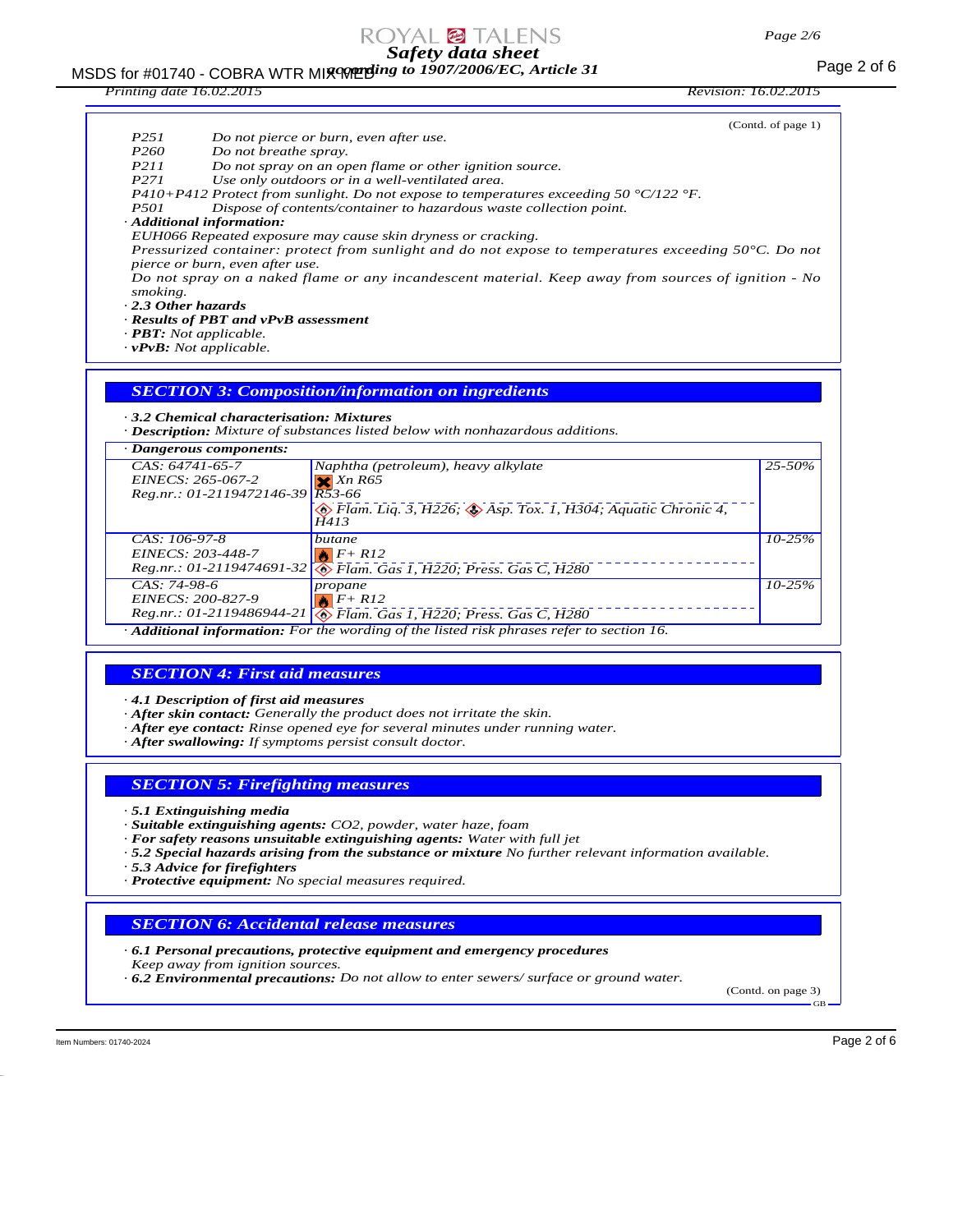# MSDS for #01740 - COBRA WTR MI**x we ding to 1907/2006/EC, Article 31** Page 3 of 6

| Printing date 16.02.2015                                                                                                                                                                                                                                                                                                                                                                                                                                                                                                                      | <i>Revision: 16.02.2015</i> |
|-----------------------------------------------------------------------------------------------------------------------------------------------------------------------------------------------------------------------------------------------------------------------------------------------------------------------------------------------------------------------------------------------------------------------------------------------------------------------------------------------------------------------------------------------|-----------------------------|
| $\cdot$ 6.3 Methods and material for containment and cleaning up: Ensure adequate ventilation.<br>$\cdot$ 6.4 Reference to other sections<br>See Section 7 for information on safe handling.<br>See Section 8 for information on personal protection equipment.<br>See Section 13 for disposal information.                                                                                                                                                                                                                                   | (Contd. of page 2)          |
| <b>SECTION 7: Handling and storage</b>                                                                                                                                                                                                                                                                                                                                                                                                                                                                                                        |                             |
| .7.1 Precautions for safe handling<br>Ensure good ventilation/exhaustion at the workplace.<br>Open and handle receptacle with care.<br>· Information about fire - and explosion protection:<br>Keep ignition sources away - Do not smoke.<br>Protect against electrostatic charges.<br>Pressurised container: protect from sunlight and do not expose to temperatures exceeding 50 $^{\circ}$ C, i.e. electric<br>lights. Do not pierce or burn, even after use.<br>Do not spray onto a naked flame or any incandescent material.             |                             |
| $\cdot$ 7.2 Conditions for safe storage, including any incompatibilities<br>· Storage:<br>· Requirements to be met by storerooms and receptacles:<br>Store in a cool location.<br>Observe official regulations on storing packagings with pressurised containers.<br>· Information about storage in one common storage facility: Not required.<br>· Further information about storage conditions:<br>Do not seal receptacle gas tight.<br>Store in cool, dry conditions in well sealed receptacles.<br>Protect from heat and direct sunlight. |                             |
| <b>SECTION 8: Exposure controls/personal protection</b>                                                                                                                                                                                                                                                                                                                                                                                                                                                                                       |                             |
| $\cdot$ 8.1 Control parameters                                                                                                                                                                                                                                                                                                                                                                                                                                                                                                                |                             |
| · Ingredients with limit values that require monitoring at the workplace:                                                                                                                                                                                                                                                                                                                                                                                                                                                                     |                             |
| 106-97-8 <i>butane</i>                                                                                                                                                                                                                                                                                                                                                                                                                                                                                                                        |                             |
| WEL Short-term value: 1810 mg/m <sup>3</sup> , 750 ppm                                                                                                                                                                                                                                                                                                                                                                                                                                                                                        |                             |

*Long-term value: 1450 mg/m³, 600 ppm*

*Carc (if more than 0.1% of buta-1.3-diene)*

*· 8.2 Exposure controls*

- *· Personal protective equipment:*
- *· General protective and hygienic measures: Wash hands before breaks and at the end of work.*
- *· Respiratory protection: Use suitable respiratory protective device in case of insufficient ventilation. · Protection of hands:*



*If prolonged or repeated contact is likely, chemicalresistant gloves are recommended.*

- *· Material of gloves Nitrile rubber, NBR*
- *· Penetration time of glove material*

*The exact break trough time has to be found out by the manufacturer of the protective gloves and has to be observed.*

(Contd. on page 4) GB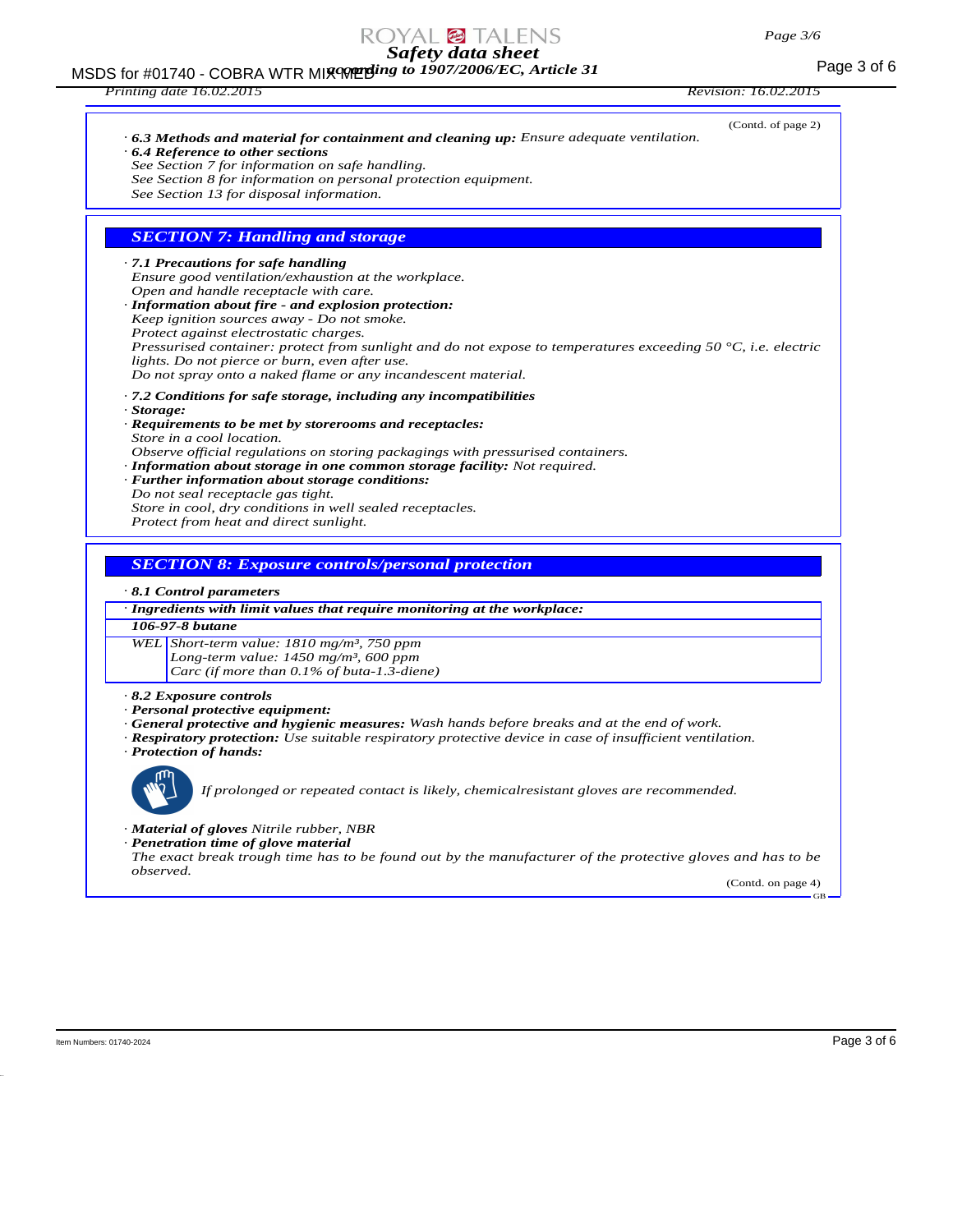### MSDS for #01740 - COBRA WTR MIX WE Mix to 1907/2006/EC, Article 31 *according to 1907/2006/EC, Article 31*

*Printing date 16.02.2015 Revision: 16.02.2015*

(Contd. of page 3)

*· Eye protection:*

*Safety glasses*

|  | <b>SECTION 9: Physical and chemical properties</b> |  |
|--|----------------------------------------------------|--|
|  |                                                    |  |

| $\cdot$ 9.1 Information on basic physical and chemical properties<br><b>General Information</b><br>$\cdot$ Appearance:           |                                                                                                |
|----------------------------------------------------------------------------------------------------------------------------------|------------------------------------------------------------------------------------------------|
| Form:                                                                                                                            | Aerosol                                                                                        |
| Colour:                                                                                                                          | According to product specification                                                             |
| $\cdot$ Odour:                                                                                                                   | <i>Characteristic</i>                                                                          |
| $\cdot$ Change in condition<br><b>Melting point/Melting range:</b> Undetermined.<br><i>Boiling point/Boiling range:</i> $-44$ °C |                                                                                                |
| $\cdot$ Flash point:                                                                                                             | -97 °C                                                                                         |
| · Ignition temperature:                                                                                                          | 365 °C                                                                                         |
| · Danger of explosion:                                                                                                           | Product is not explosive. However, formation of explosive air/vapour<br>mixtures are possible. |
| · Explosion limits:                                                                                                              |                                                                                                |
| Lower:                                                                                                                           | $0.7$ Vol %                                                                                    |
| <b>Upper:</b>                                                                                                                    | $10.9$ Vol %                                                                                   |
| $\cdot$ Vapour pressure at 20 $\cdot$ C:                                                                                         | 8300 hPa                                                                                       |
| $\cdot$ Density at 20 $\cdot$ C:                                                                                                 | $0.68$ g/cm <sup>3</sup>                                                                       |
| · Solubility in / Miscibility with<br>water:                                                                                     | Not miscible or difficult to mix.                                                              |
| $\cdot$ 9.2 Other information                                                                                                    | No further relevant information available.                                                     |

## *SECTION 10: Stability and reactivity*

*· 10.1 Reactivity*

- *· 10.2 Chemical stability*
- *· Thermal decomposition / conditions to be avoided: No decomposition if used according to specifications.*
- *· 10.3 Possibility of hazardous reactions No dangerous reactions known.*
- *· 10.4 Conditions to avoid No further relevant information available.*
- *· 10.5 Incompatible materials: No further relevant information available.*

|                         |      | <b>SECTION 11: Toxicological information</b>        |                    |
|-------------------------|------|-----------------------------------------------------|--------------------|
| $\cdot$ Acute toxicity: |      | $\cdot$ 11.1 Information on toxicological effects   |                    |
|                         |      | $\cdot$ LD/LC50 values relevant for classification: |                    |
|                         |      | 64741-65-7 Naphtha (petroleum), heavy alkylate      |                    |
| Oral                    | LD50 | $\vert$ > 5000 mg/kg (rat)                          |                    |
| Dermal                  | LD50 | $>$ 5000 mg/kg (rabbit)                             |                    |
|                         |      | Inhalative $ LC50/4 h  > 5 mg/l$ (rat)              |                    |
|                         |      |                                                     | (Contd. on page 5) |
|                         |      |                                                     | $GB -$             |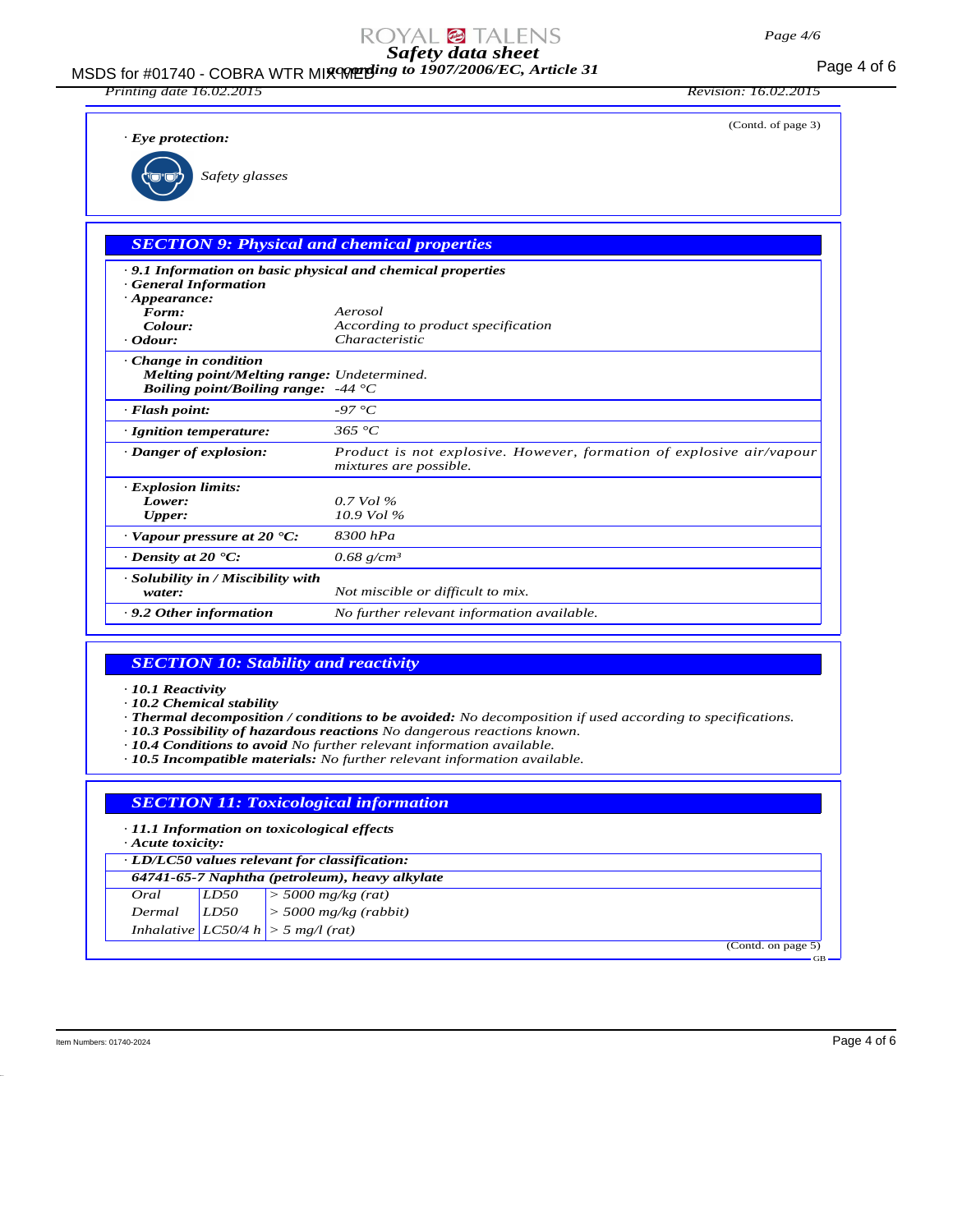# MSDS for #01740 - COBRA WTR MI**x we ding to 1907/2006/EC, Article 31** Page 5 of 6

*Printing date 16.02.2015 Revision: 16.02.2015*

(Contd. of page 4)

*· Sensitisation: No sensitising effects known.*

*SECTION 12: Ecological information*

- *· 12.3 Bioaccumulative potential No further relevant information available.*
- *· 12.4 Mobility in soil No further relevant information available.*
- *· Additional ecological information:*
- *· General notes:*
- *Water hazard class 1 (German Regulation) (Self-assessment): slightly hazardous for water Do not allow undiluted product or large quantities of it to reach ground water, water course or sewage system.*
- *· 12.5 Results of PBT and vPvB assessment*
- *· PBT: Not applicable.*
- *· vPvB: Not applicable.*
- *· 12.6 Other adverse effects No further relevant information available.*

*SECTION 13: Disposal considerations*

### *· 13.1 Waste treatment methods*

*· Recommendation*

*Must not be disposed together with household garbage. Do not allow product to reach sewage system.*

*· Uncleaned packaging:*

*· Recommendation: Disposal must be made according to official regulations.*

| $\cdot$ 14.1 UN-Number                               |                     |  |
|------------------------------------------------------|---------------------|--|
| ADR, IMDG, IATA                                      | <b>UN1950</b>       |  |
| $\cdot$ 14.2 UN proper shipping name                 |                     |  |
| $\cdot$ ADR                                          | 1950 AEROSOLS       |  |
| $\cdot$ IMDG                                         | <b>AEROSOLS</b>     |  |
| $\cdot$ IATA                                         | AEROSOLS, flammable |  |
| · 14.3 Transport hazard class(es)                    |                     |  |
| $-ADR$                                               |                     |  |
|                                                      |                     |  |
| · Class                                              | 2 5F Gases.         |  |
| $\cdot$ Label                                        | 2.1<br>__________   |  |
| $\cdot$ IMDG, IATA                                   |                     |  |
|                                                      |                     |  |
| · Class                                              | 2.1                 |  |
| $\cdot$ Label                                        | 2.1                 |  |
| · 14.4 Packing group                                 |                     |  |
| $\cdot$ ADR                                          | Void                |  |
| · 14.5 Environmental hazards:<br>· Marine pollutant: | N <sub>O</sub>      |  |
| $\cdot$ 14.6 Special precautions for user            | Warning: Gases.     |  |

Item Numbers: 01740-2024 **Page 5 of 6**